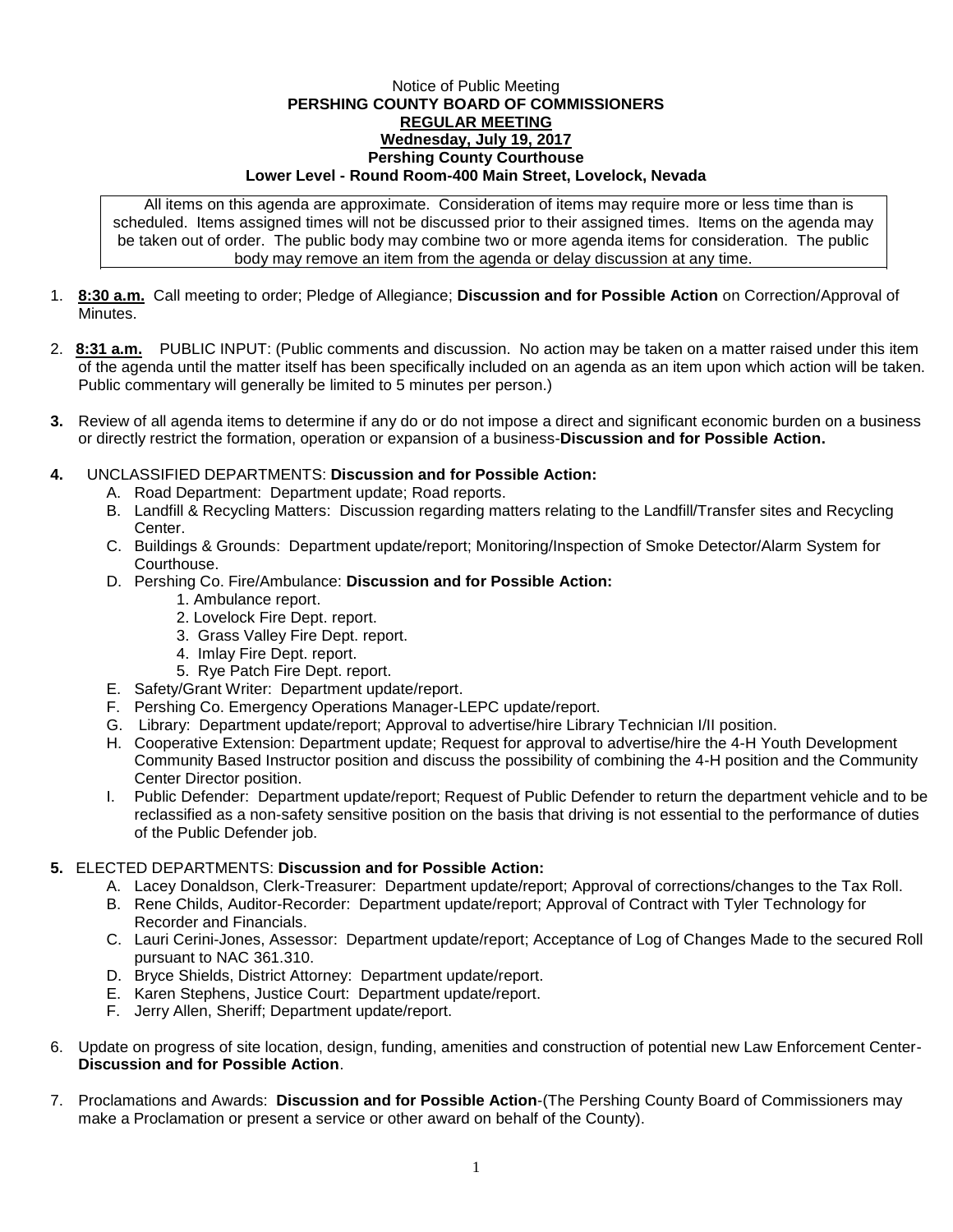- 8. Board Appointments/Resignations/Vacancies: Library Board of Trustees; Grass Valley Advisory Board; Natural Resource Advisory Commission; Television District Board; Volunteer Advisory Board; Board of Equalization- **Discussion and for Possible Action.**
- 9. Grass Valley Advisory Board: Update on matters relating to the Grass Valley area.
- 10. Correspondence.
- 11. Resolution for designation of a location for real property auctions conducted pursuant to NRS 107.080- **Discussion and for Possible Action.**
- 12. First reading of an amendment to Chapter 2.56 of the Pershing County Code, entitled "Recreation Board", pertaining to the board's responsibilities, powers, and jurisdiction as an advisory board.
- **13. 11:00 a.m.** Nevada Division of Water Resources: Presentation on proposed regulations for Humboldt River, new assessments for groundwater users; potential for significant economic burden to small business; solicit comments from small businesses.
- **14. 11:30 a.m.** BLM-Update on matters relating to Pershing County and the Unionville Cemetery.
- 15. Approval of Vouchers-**Discussion and for Possible Action**.
- 16. Litigation Meeting.
- 17. Report from Legal Counsel.
- 18. Report from Administrative Assistant-County Commissioner's Office.
- 19. 2017 Legislative Matters: Update, review, and discussion concerning the potential impact of any bills, any proposed amendment thereto, the determination of any position on the bills and direction to staff or representative on behalf of the County regarding the bills: **Discussion and for Possible Action.**
- 20. Update on the Pershing County Economic Development and Conservation Act- **Discussion and for Possible Action.**
- 21. Items for future agendas- **Discussion and for Possible Action.**
- 22. The Board of County Commissioners may meet in a closed labor session pursuant to NRS 288.220 to meet with the County's labor representative regarding labor negotiations.
- 23. Recommendation and Selection of Code Enforcement Officer- **Discussion and for Possible Action.**
- 24. Matters of the Board for Discussion.

Board Member reports. Board Liaison reports. (Nevada Works, Safety, Hospital Board, Emergency Management, Cemetery, Recreation Board, WNDD, Pe. Co. Economic Dev./ , Community Center, Museum, Library Board, Senior Center Advisory Board, Central Nevada Water Authority, Planning Board, Broadband Advisory Board, 911 Committee, Solid Waste Management Recycling Advisory Board, Pe. Co. Volunteer Advisory Board, T. V. Board, Frontier Coalition, Humboldt River Water Basin Authority.)

- 25. PUBLIC INPUT: (Public comments and discussion. No action may be taken on a matter raised under this item of the agenda until the matter itself has been specifically included on an agenda as an item upon which action will be taken. Public commentary will generally be limited to 5 minutes per person.)
	- **NOTICE:** The County Commission may by law receive information from legal counsel regarding potential or existing litigation involving a matter over which the County Commission has supervision, control, jurisdiction or advisory power, and such gathering does not constitute a meeting of the County Commission pursuant to Nevada Revised Statutes **241.015.**